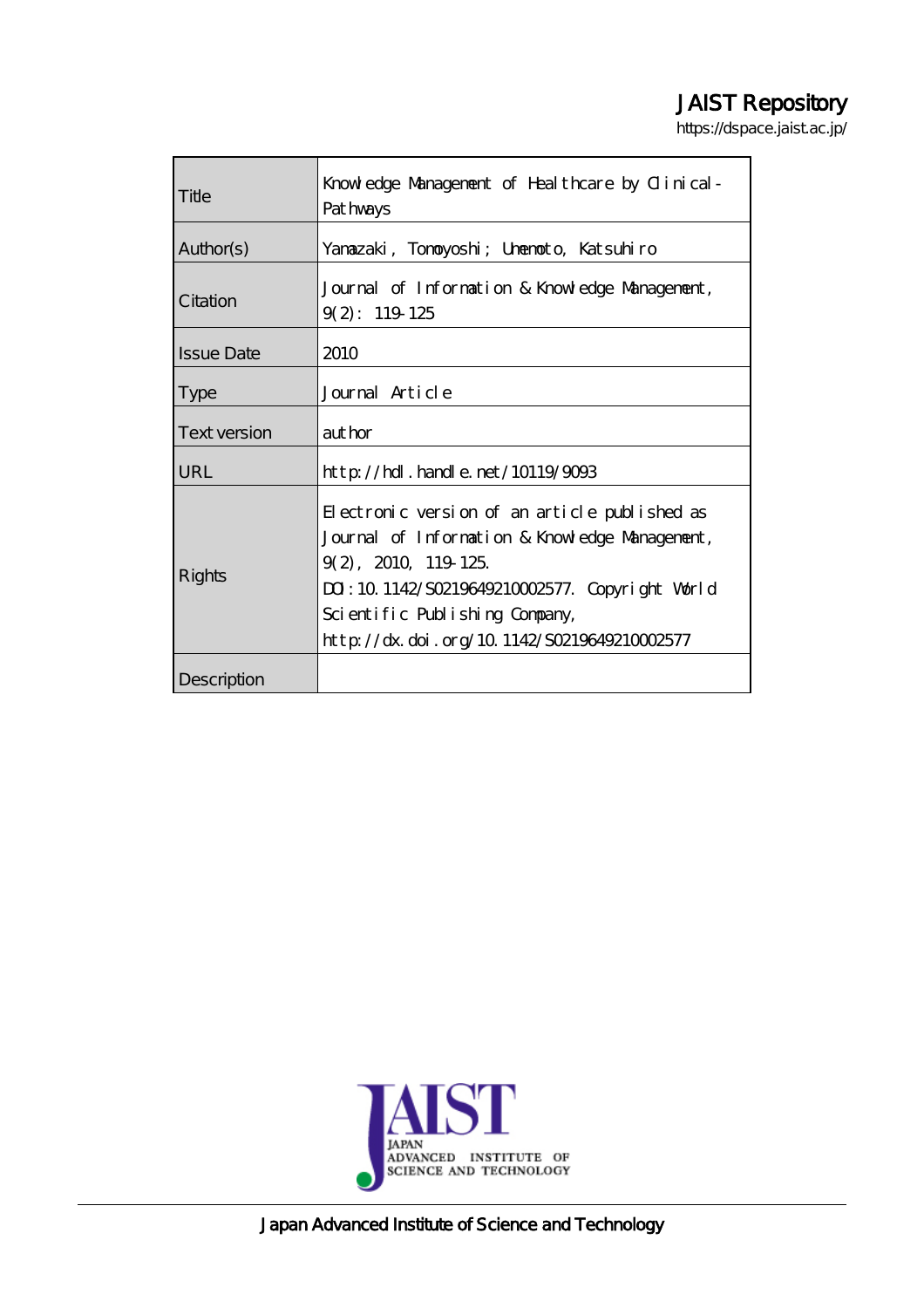## KNOWLEDGE MANAGEMENT OF HEALTHCARE BY CLINICAL-PATHWAYS

### TOMOYOSHI YAMAZAKI

School of Knowledge Science, Japan Advanced Institute of Science and Technology, Ishikawa Prefecture, Japan

*[yamazaki-cp@jaist.ac.jp](mailto:yamazaki-cp@jaist.ac.jp)*

KATSUHIRO UMEMOTO School of Knowledge Science, Japan Advanced Institute of Science and Technology, Ishikawa Prefecture, Japan *† [ume@jaist.ac.jp](mailto:ume@jaist.ac.jp)*

Keywords Healthcare, Clinical-pathways, Knowledge Management, Theoretical model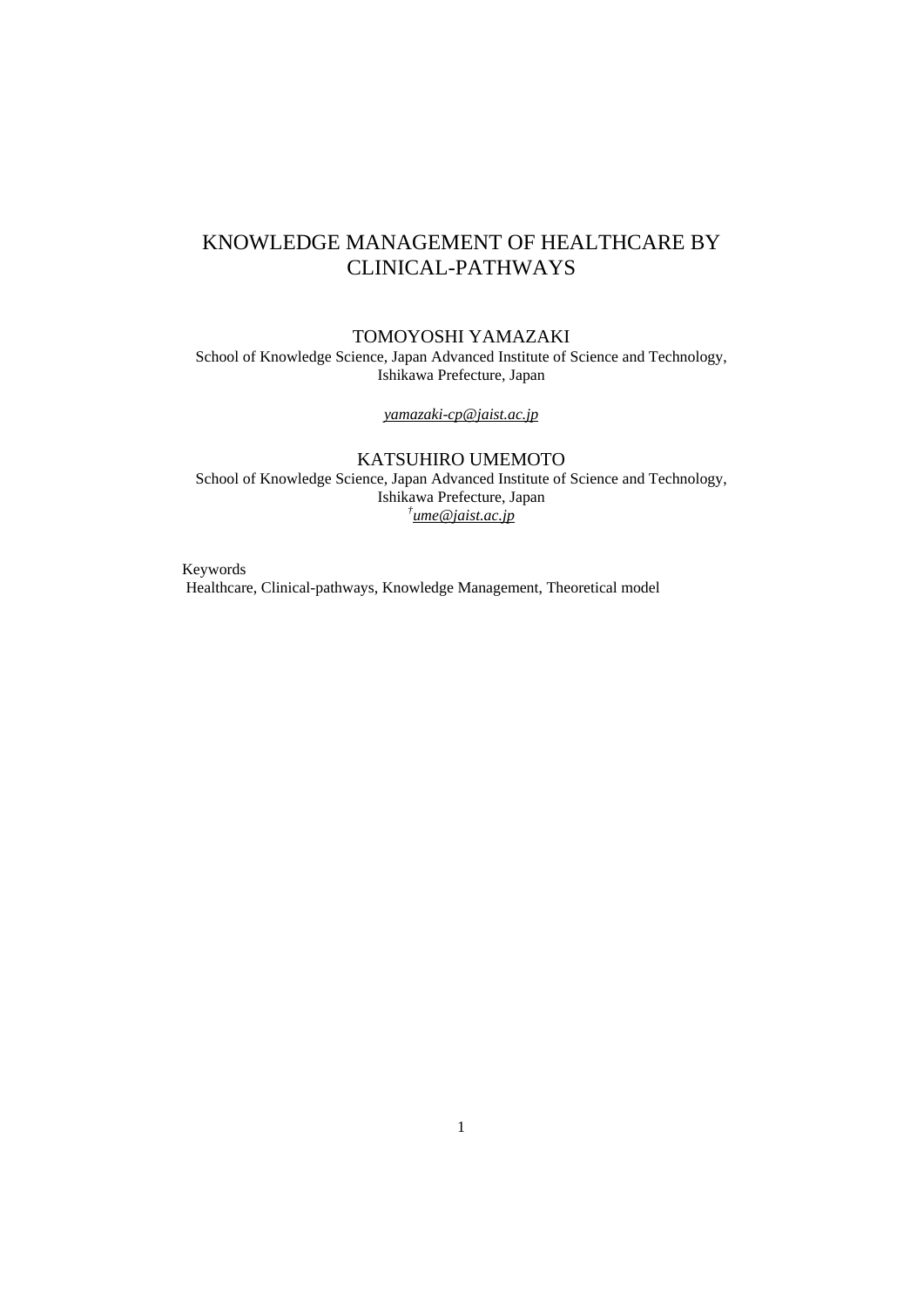## Knowledge Management of Healthcare by Clinical-pathways

#### abstract

Healthcare is a knowledge-intensive service provided by professionals, such as medical doctors, nurses, and pharmacists. Clinical-pathways are used by many healthcare organizations (HCOs) as a tool for performing the healthcare process, sharing and utilizing knowledge from different professionals. In this paper, case studies were performed at two HCOs that use clinical-pathways actively in the healthcare process. Theoretical model construction, sharing, utilization, and creation of the knowledge by different professionals, were tested by the case study of two HCOs which use clinical pathways actively. The theoretical model was a knowledge creation model which creates new knowledge continuously. In this theoretical model, clinical-pathways are suggested to be an effective tool for knowledge management in healthcare.

#### **1. Introduction**

The current healthcare is asked to lower costs, and simultaneously is also required to improve the quality of continuous care. Furthermore, healthcare is a knowledge intensive service provided by professionals, such as medical doctors, nurses, and pharmacists. Therefore, in many HCOs, management based on knowledge management used in the industrial world is being carried out (Bose, 2003).

 From the latter half of the 1990s, clinical-pathways began to be used as a tool for performing optimization of healthcare resources and enhancement of care quality by HCOs (Every, 2000). Nowadays, clinical-pathways are used as a tool for carrying out knowledge management in many HCOs. However, knowledge management used in many HCOs only shares and utilizes different professionals' knowledge through information technology (IT). No concrete theoretical model of creation of new knowledge by health-care professionals using clinical-pathways has been built. New knowledge needs to be created for continuous enhancements of the quality of healthcare treatment, and a theoretical model for this is required. (Vanhaecht, 2006).

The aim of this research is filling in current gaps in this knowledge, through construction of a theoretical model of systematic knowledge creation in the healthcare process according to professionals' collaboration using clinical-pathways.

#### **2. Clinical-pathways**

Clinical-pathway applies critical-path idea methods (used in process control in industry) to the healthcare process as a management tool, and was developed in the United States in 1985 (Zander, 1988). Clinical-pathways have been designed as an approach to improve the quality of healthcare.

Such clinical-pathways are structured instruments which lead to optimal interdisciplinary patient care. Practice of clinical-pathways involves all healthcare professionals, physicians, nurse staff, physiotherapists, social workers, etc. Clinicalpathways can offer everyday standard diagnosis and healthcare treatment. It can be thought of as a visualization of the patient healthcare process. The development and implementation of clinical-pathways are multi-faceted and resource-intensive processes involving all concerned parties. Clinical-pathways are used in healthcare in many countries (Campbell, 1998; Zander, 2002).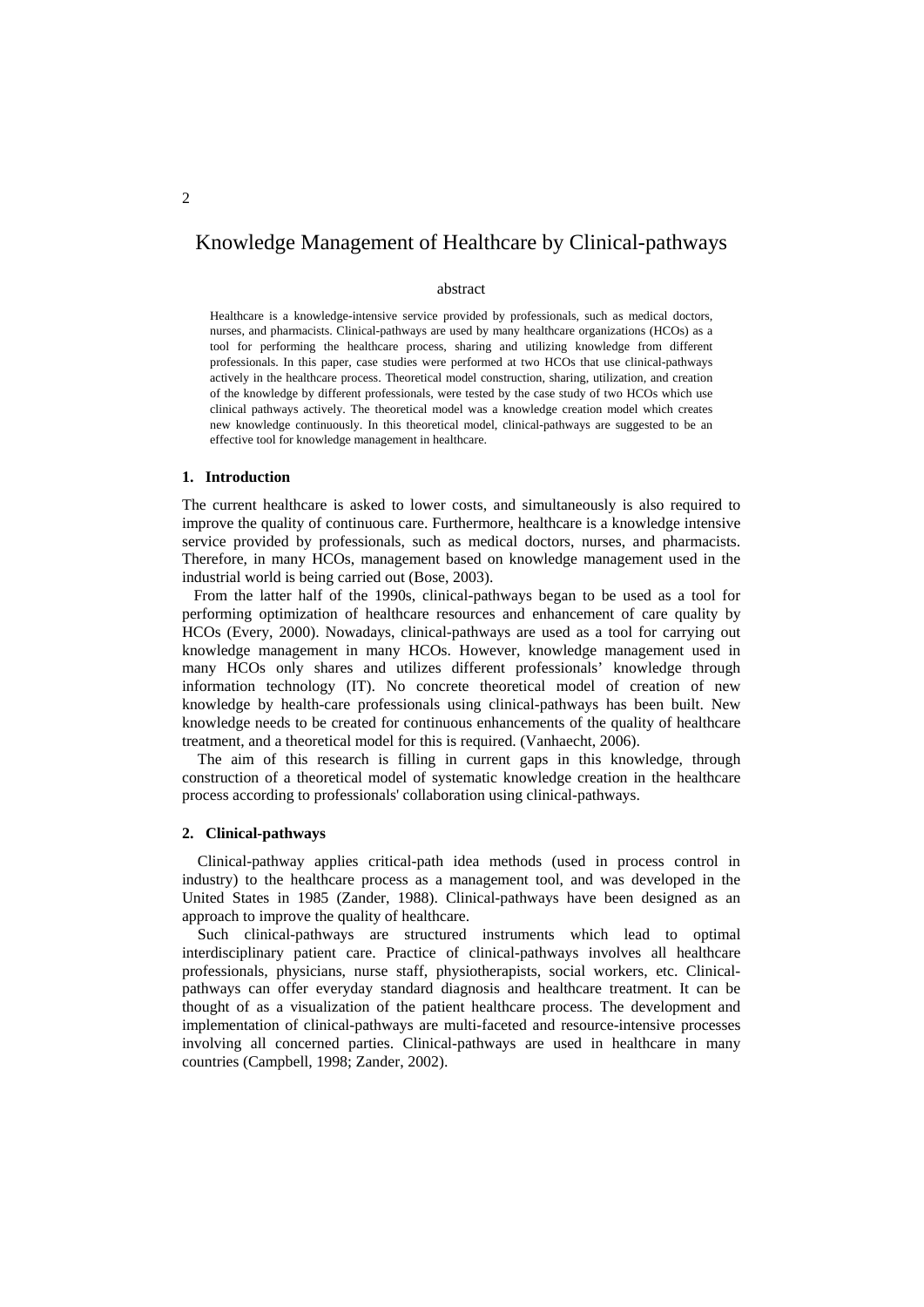Sharing and integration of the knowledge of diverse professionals are important for implementation of a successful healthcare process using clinical-pathways. Clinicalpathways establish optimal resource utilization and improve communication among doctors, nurses, and other staff (Coffey, 2005). However, in the healthcare process using clinical-pathways, it is difficult to respond to patients' individuality (Kwan, 2003; Shi, 2008).

#### **3. Knowledge Management**

Knowledge management is a business concept. In the business world, competitiveness is felt by many to be based on an organization's ability to acquire new knowledge. Nonaka & Takeuchi described a knowledge-spiral that creates new knowledge. In particular, it models how tacit knowledge can be externalized and discussed, thereby making it explicit. It stimulates questioning and creative thinking and values the externalization of tacit knowledge in order to be able to implement change (Nonaka & Takeuchi, 1995).

The interaction of different knowledge is performed "ba." The setting of "ba" is very important in knowledge management (Nomura, 2002).

Another theory of knowledge management is the "communities of practice." Communities of practice are phenomena said to "galvanize knowledge-sharing knowledge and change". They are defined as "groups of people bound together by shared experience and passion for joint enterprise." This can be described as cross-functional terms brought together to capture and spread ideas and know-how (Etienne, 2000). However, the disadvantage of the "communities of practice" model is its informal nature.

#### **4. Healthcare Knowledge**

Within the modern healthcare discipline, an emphasis was placed on formalization Evidence based medicine (EBM) provides a tool for communicating the relative effectiveness of health interventions where quantitative data exists. Many regard the evidence base as not really telling the whole story. Many healthcare professionals can not manage their patients simply as biomedical models, and there is often another dimension to disease and management of patient care. The failure to recognize the limitations of EBM leads to tension being created when it cannot be implemented. Healthcare professionals often lack a language with which to communicate important knowledge to a patient because there is no evidence base. The recognition of this limit is important for many healthcare professionals (Simon, 2002).

 Clinical guidelines have been described as "systematically developed statements to assist practitioner and patient decisions about appropriate healthcare for specific clinical circumstances" by Hurwitz(Hurwitz, 1994). Clinical guidelines are created based on EBM (Schneider, 2006).

#### **5. Knowledge Management in Healthcare**

Knowledge management is used in many HCOs, because healthcare is a knowledge intensive service provided by professionals. When a HCO introduces knowledge management into their process management, it is important to take into consideration the culture inherent to each expertise (Russ, 2005).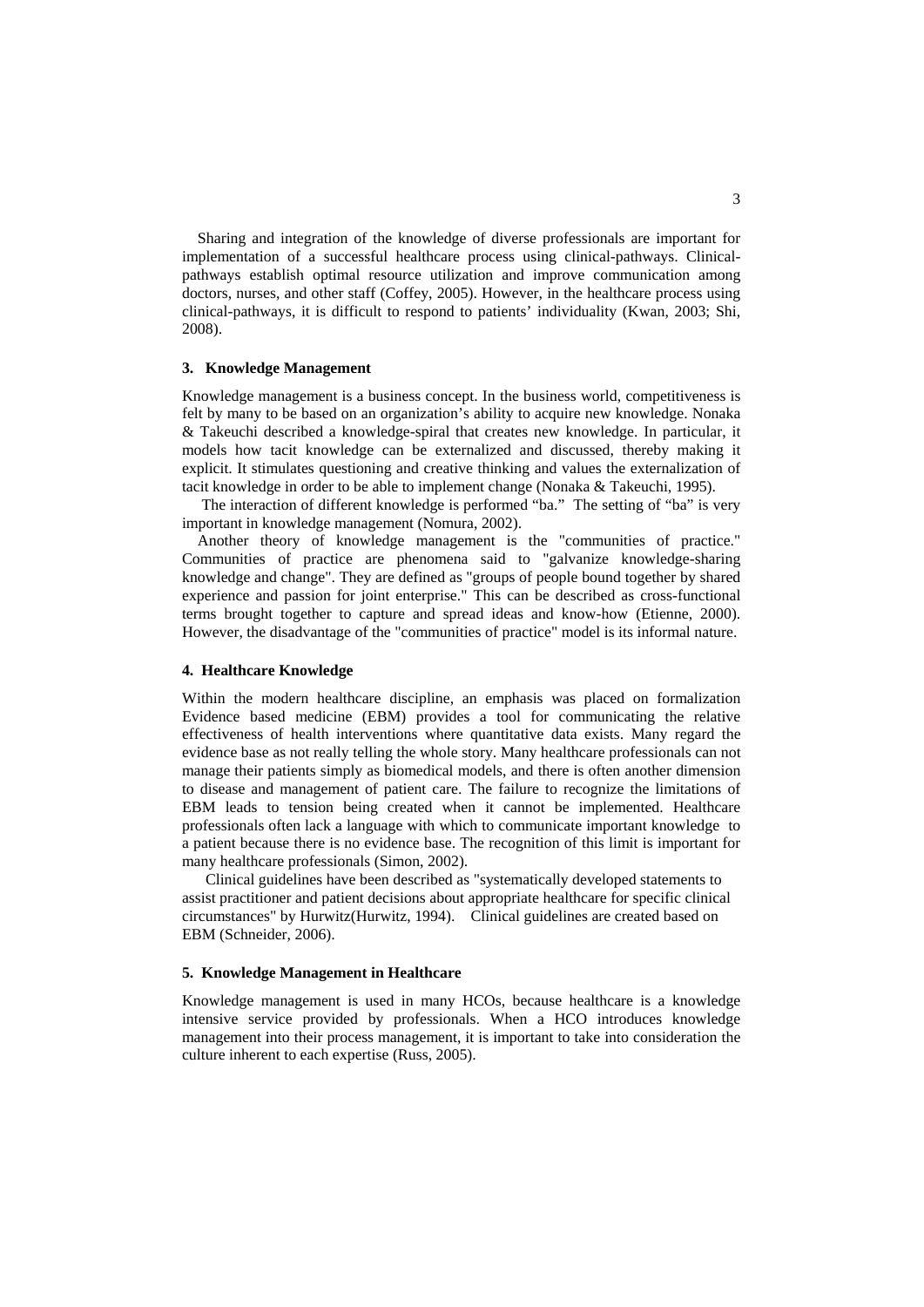In knowledge management, sharing and utilizing scientific evidence of explicit knowledge is required for implementation of EBM. However, there is no combination with a scientific basis about explicit knowledge acquired by clinical experience which each professional has accumulated so, carrying out effective clinical practices is difficult. Therefore, knowledge management which can share and utilize both explicit and tacit knowledge is required by HCO (Sandars, 2006).

In modern health care systems, healthcare providers face many new challenges with regard to quality and cost of care, as well as the satisfaction and training of professionals. The introduction of knowledge management in healthcare process management is an effective solution to these challenges (Kitchiner, 1996).

The core of a team working in modern healthcare is changing from the doctor to the patient. Accordingly, within a team, knowledge management which can create the optimal healthcare process for the patient by various professionals will be required (Metaxiotis, 2006).

Knowledge management of HCO must provide (Wahle, 2008)

1) Framing of the standardized healthcare process, and support of the optimized clinical practice.

2) Effective and efficient management of health-care professional employment.

3) Better quality care offered to the patient, and related provision of information.

#### **6. Knowledge Management by Clinical-pathways in Healthcare**

Clinical-pathways are developed through collaborative efforts of doctors, nurses, pharmacists, and others to improve the quality and value of patient care. Clinicalpathways are prepared using clinical guidelines based on EBM of the visualized knowledge. But, the context knowledge of healthcare professionals is essential in using a clinical guideline. The production process of a clinical guideline is based on an agreement formed by this discussion, so, the care team can provide optimal healthcare treatment. Clinical-pathways are a tool for utilizing diverse knowledge (Mitton, 2007).

A typical healthcare process can be managed by clinical-pathways. However, clinicalpathways are not suitable in some complicated cases. (Cardoen, 2008).

#### **7. Research Approach**

We carried out the case studies in two hospitals, Saiseikai Kumamoto Hospital and Fukui General Hospital. These hospitals mainly use clinical-pathways activities for healthcare process management.

Case studies were performed from May 2006 to October 2007. The methods of research were documents analysis, participant observation, and interviews with clinicalpathways directors.

Documents of each hospital's clinical-pathways activities were classified into categories of the cause and moment of introduction, the feature of activity, management of activity, and analyzed the contents of each category. The contents of document analysis were verified by participant observation to clinical-pathways activities.

 The purpose of these interviews was to obtain information about the intentions and interpretations of clinical-pathways activities which were not obtained from document analysis. By analysis of the data obtained from our investigation, it is possible to observe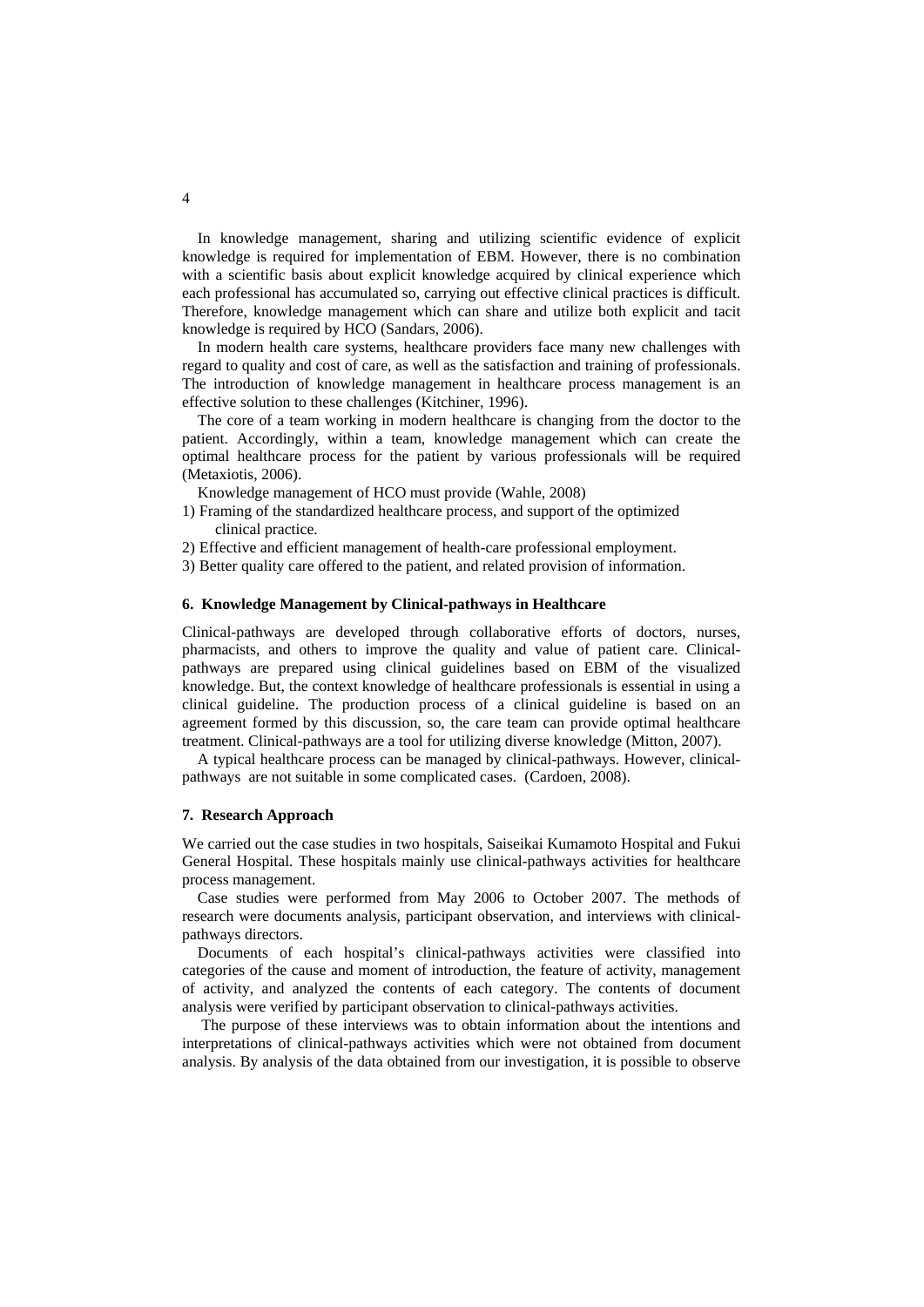the healthcare process using clinical-pathways common to two hospitals. The extraction of the knowledge process from these clinical-pathways is our main goal.

#### **8. Research Result**

#### *8.1 Case 1: The clinical pathway activity of Saiseikai Kumamoto Hospital*

#### *8.1.1 The background and the characteristics of Clinical pathway activity*

In 1996, clinical-pathways were introduced at this hospital. The main reason for introducing it was for patients to understand the outline of healthcare contents by clinical-pathway. The introduced clinical-pathway was a tool which promoted communication between healthcare professionals and patients. The chief directors of this hospital propelled the new strategy of clinical-pathways. The chief hospital director understood that clinical-pathways were an improvement tool of healthcare quality after participating in a clinical- pathway seminar held in 1998 in Boston. The chief hospital director especially noted that clinical-pathways were effective in the collaborative work in healthcare by professionals. As a result, the clinical-pathway activity rule of this hospital is that all the staff members participate.

#### *8.1.2 Details of Clinical pathway activity*

Clinical-pathway activity is a healthcare process constituted of production, implementation, and improvement process.

1) Production process:

Clinical-pathways are produced in workshops (WS) in which all professionals who focus on a specific disease participate. In WS, the healthcare target "outcome" is set up as a milestone of the patients' conditions. Accordingly, in the WS, discussions by diverse healthcare professionals on how best to achieve the "outcome" are important in the production process. The expression of diverse ideas from many participants is important in clinical-pathways production. In addition, guidelines and medical records are referred to in clinical-pathway production.

2) Implementation process:

Many clinical business routines using clinical-pathways are assessed by healthcare professionals for "outcome." The objective assessment of "outcome" is important in the implementation process of clinical-pathways. The condition of a patient whose "outcome" assessment is different from the usual case is called "variance." In using clinical-pathways, response of "variance" by healthcare professionals adapts for a patient's individuality. It is important to write down the medical records of a patient's condition which cannot be assessed by "outcome." The intuition obtained by observation by professionals is also recorded.

3) Improvement process:

All the related professionals gathered together as in the production process, and used statistical analysis of "variance" to improve the clinical-pathways. Based on the analysis of "variance", the diverse healthcare professionals involved discussed the issues. The responses led to the setup of a new "outcome." The clinical-pathways director said that the healthcare process using clinical-pathways verifies healthcare contents. Setup of the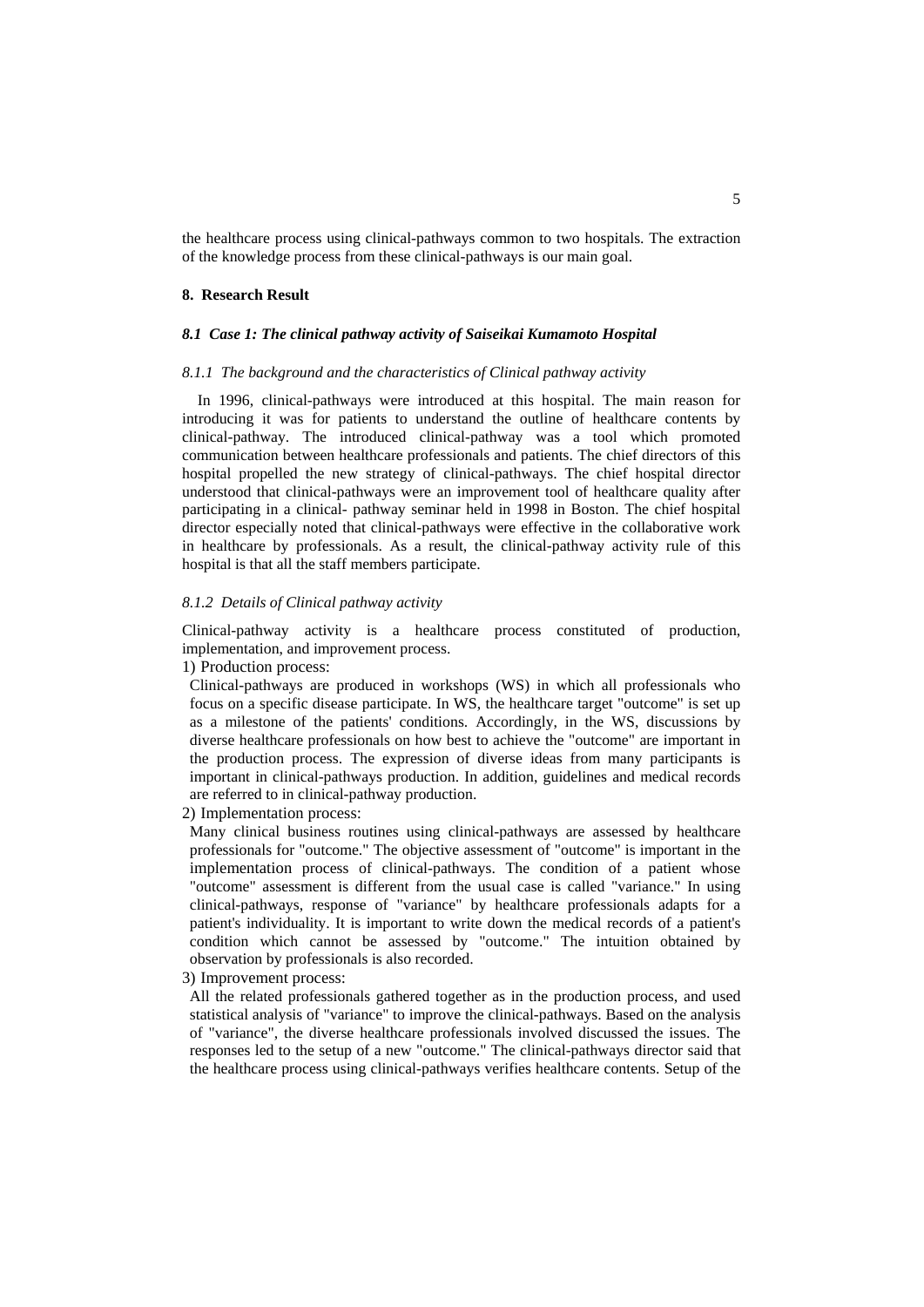subjective hypotheses by specialists was effective for the creation of new "outcome." Professionals' new knowledge is required for creation of a new "outcome."

#### *8.2 Case 2: The clinical pathway activity of Fukui General Hospital*

#### *8.2.1 The background and the characteristics of Clinical-pathway activity*

In 1999, the healthcare professionals of ophthalmology referred to clinical-pathways of other hospitals and produced their own. In 2000, the chief hospital director, who considered standardization of services for patients, decided to make clinical-pathways activities into a tool of the healthcare process management at the hospital.

The clinical-pathways activity is a tool which makes it possible to share medical records among patients and healthcare professionals.

#### *8.2.2 Detail of Clinical pathway activity*

Clinical-pathway activity is a healthcare process consisting of production, implementation, and improvement process. And so, a system which decreases the user load in all the processes was built.

1) Production process:

Although the related professionals produced the clinical-pathway using collaboration, it was carried out based on the clinical-pathway production manual. The method of setting concrete "outcome" was written down in the manual. The agreement formed by discussion of diverse professionals was essential to setting the "outcome." The clinicalpathways administrator said, "Different professionals' diverse knowledge is visualized in setting "outcome" by free discussion, the environment for this is important." In addition, guidelines and medical records are referred to in clinical-pathways production. 2) Implementation process:

Assessment of "outcome" was considered to be important in the implementation process. Furthermore, response and record when "variance" occurs in the condition of patients were also considered to be important. The healthcare professional needs observation of a patient's new condition which could not be assessed by "outcome." The professional needs to write down new patient information in medical records. And, the professional's subjective judgment using patient's medical record is also important.

3) Improvement process:

"Variance" was totaled and statistical analysis was conducted. The improvement of "outcome" was made from analysis of data using the "variance" analysis table. However, the agreement formed by discussion between the related professionals was necessary for the improvement of "outcome." The clinical-pathway director said, "By conducting factor analysis using "variance," the quality of the healthcare treatment offered to a patient can be improved." In addition, setting a new "outcome" of a patient's new condition which could not be assessed by "outcome" is important in this process. Setting a new "outcome" needs a lot of patient information which was written down the medical records. Therefore, patient information was collected in the process of implementation.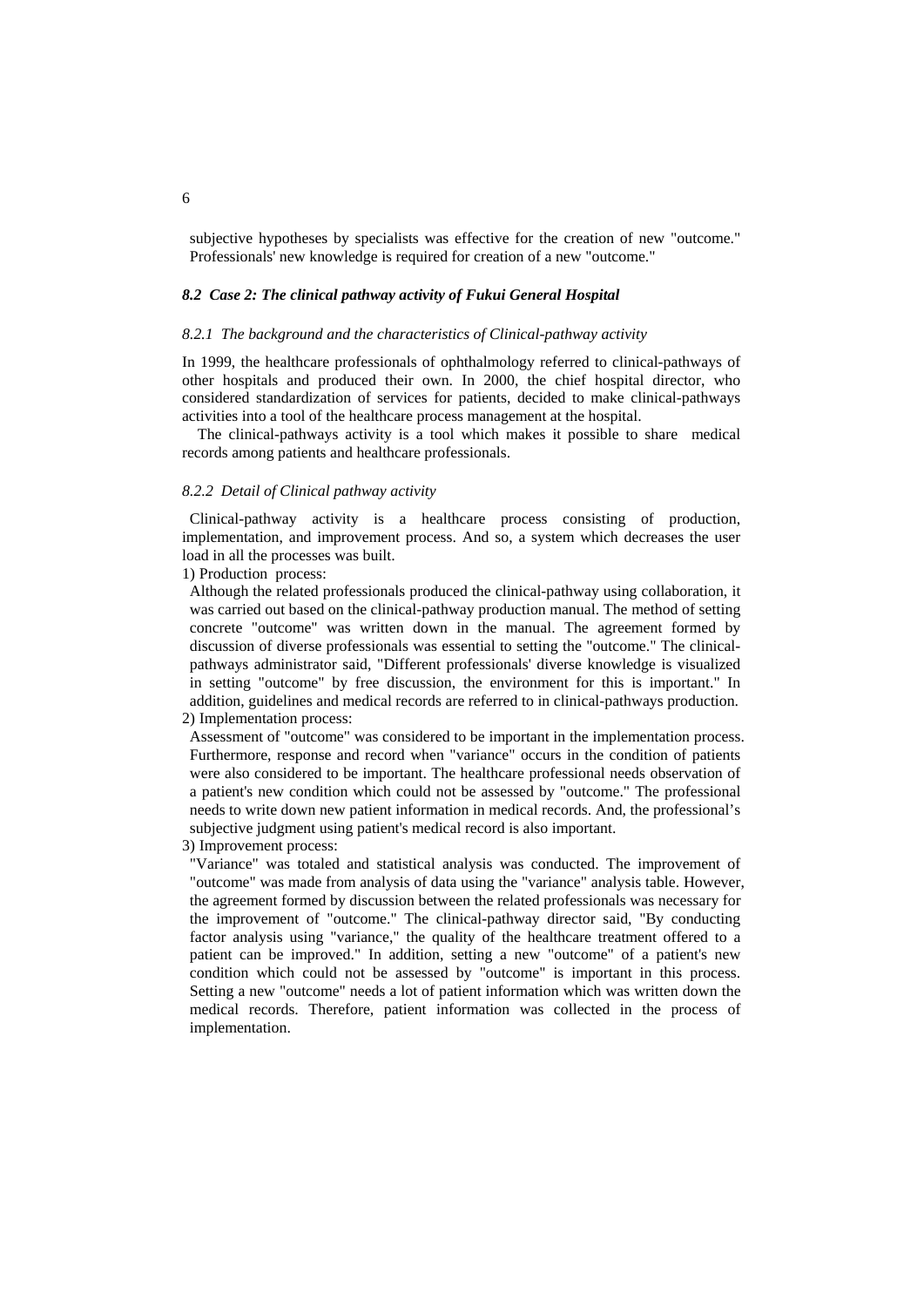#### *8.3 The healthcare process in common clinical pathways activity*

An outline of the research results is shown in Table 1.

The clinical-pathways activities of two hospitals consisted of processes of "production," "implementation," and "improvement." And each process was connected to the next continuously.

|                              | Case1                                                                        | Case 2                                                                                                |
|------------------------------|------------------------------------------------------------------------------|-------------------------------------------------------------------------------------------------------|
| <b>Production</b><br>process | All the related professionals' participation<br>were indispensable           | Although a setup of "outcome" was the<br>purpose, the production manual existed.                      |
|                              | The Purpose of this process is<br>the setup of "outcome"                     | The related professionals'<br>participation were desired                                              |
|                              | The environmental setting which extracts<br>diverse knowledge was important. | Most important was expressing<br>diverse ideas                                                        |
|                              | The guidelines and medical records<br>were referred for                      | The guidelines and medical records<br>were referred for                                               |
| Implementation<br>process    | Clinical business routine was<br>the assessment of "outcome"                 | Assessment of "outcome" based on<br>a manual was clinical routine                                     |
|                              | The responses and records of<br>"variance" were important                    | The responses and records of "variance"<br>were important                                             |
|                              | Subjective records were<br>also important.                                   | The intuition of professinal<br>wrote down medical recordeds                                          |
| Improvement<br>process       | Improvement of "outcome"<br>based on "variance"                              | Improvement of "outcome" based on<br>"variance" analysis table produced<br>by the total of "variance" |
|                              | This process should be essential to<br>enhancement in quality                | This process should be essential to<br>enhancement in quality                                         |

Table 1: Research result of Cases study

The common elements acquired from the contents of each process are as follows. 1. Production process:

- a) In this process, setup of "outcome" was important.
- b) In setup of "outcome", participation was required of all related professionals.
- c) The environment for discussion between professionals for setting the "outcome," is important.
- d) The guidelines and medical records are referred to in production.

2. Implementation process:

a) The objective healthcare process (by assessment of "outcome") was recorded.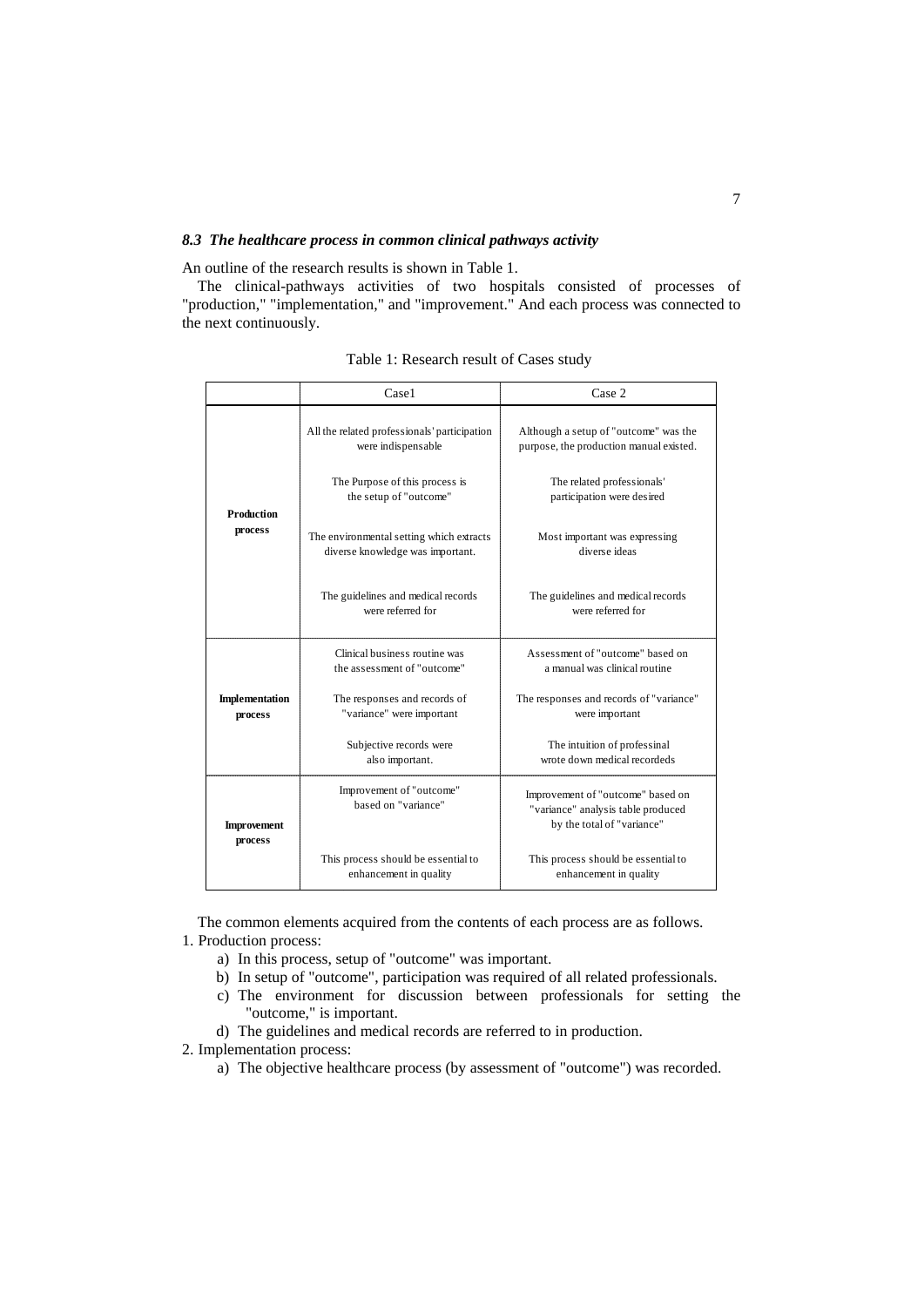- b) The response and record of "variance" showed the response of the patient individually to the health care process.
- c) Record of the condition of patients that could not reach desired "outcome" was also considered as important.
- d) Subjective judgment of professionals is also considered as important.
- 3. Improvement process:
	- a) "Outcome" was improved using statistical analysis of "variance" obtained in the implementation process.
	- b) In the improvement process, participation was required of all related professionals, as in the production process.
	- c) The quality of the healthcare treatment offered was upgraded by improvement of "outcome".
	- d) Setting a new "outcome" using hypothesis of healthcare professionals based on observations of new patient's condition is recommended.

#### **9. Research Findings**

#### *9.1 Theoretical implication*

From the research, a theoretical model which shows the knowledge process of clinicalpathway activities using the concepts of "outcome" and "variance" was built (Fig. 1). The theoretical model shows the interaction in the healthcare process of clinical-pathways, tacit knowledge, and explicit knowledge. The tacit knowledge used in the healthcare process is context knowledge which each professional has, such as know-how and skill. The explicit knowledge used in the healthcare process is objective knowledge, such as the guidelines and the contents of medical records.

The characteristics of the theoretical model, including the interaction of tacit knowledge and explicit knowledge, include:

- 1) Each healthcare process is shown "ba" of knowledge process which carries out the interaction of different knowledge,
- 2) Each "ba" are "Accept", "Integrate", and "Practice" and connected spirally,
- 3) "Accept" exists in the production process and discussion is needed to set an "outcome" by accepting the knowledge from different participant.
- 4) A contradiction model which can create new knowledge continuously was built from the case studies of two hospitals.
- 5) "Integrate" exists in the processes of production and implementation, and
- through participants' discussion, they can integrate expertise into optimal whole knowledge and set up "outcome.
- 6) "Practice" exists in the processes of implementation and improvement, and practicing leads to optimal knowledge on the clinical side and to the professionals acquiring new knowledge.
- 7) Spiral risen "Accept" exists in the improvement process. The new knowledge acquired by practice and the results of "variance" analysis allow for the setting of a new "outcome" by hypothesis and the clinical-pathway is improved.

In this model, if the process of improvement did not exist, the creation of dynamic knowledge would be very difficult. Therefore, clinical-pathway directors consider the

8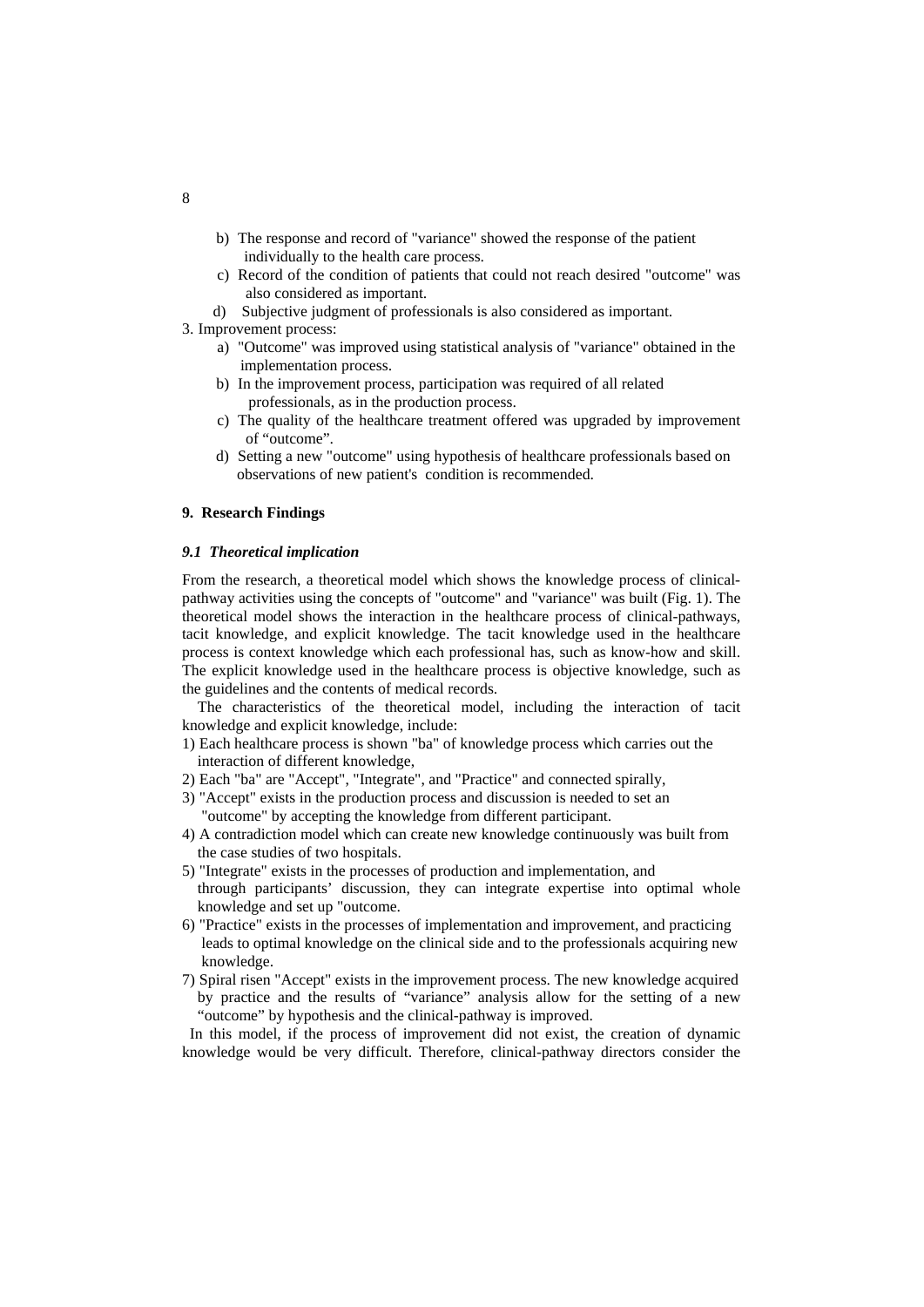

process of improvement as very important.

Fig 1. Theoretical Model

#### *9.2 Practical implication*

Knowledge communication is promoted between different professionals through clinicalpathways activities in healthcare practice. By participating in clinical-pathways activities, diverse healthcare professionals may be able to have interdisciplinary team consciousness and spread out the human network.

If the healthcare domain is comprised in the human science, healthcare professionals have to comprehend a condition of a patient who cannot assess by objective data. Healthcare is the science which understands human quality of life deeply.

#### **10. Discussion**

"Ba" of this theoretical model has the interaction of tacit knowledge and explicit knowledge. This differs a little from the "SECI" model (Umemoto, 2004). Using guidelines and medical records of explicit knowledge is essential for production of clinical-pathways. Clinical-pathway activities model in this study was no interaction between the tacit knowledge which exists in the "SECI" model. In the healthcare process,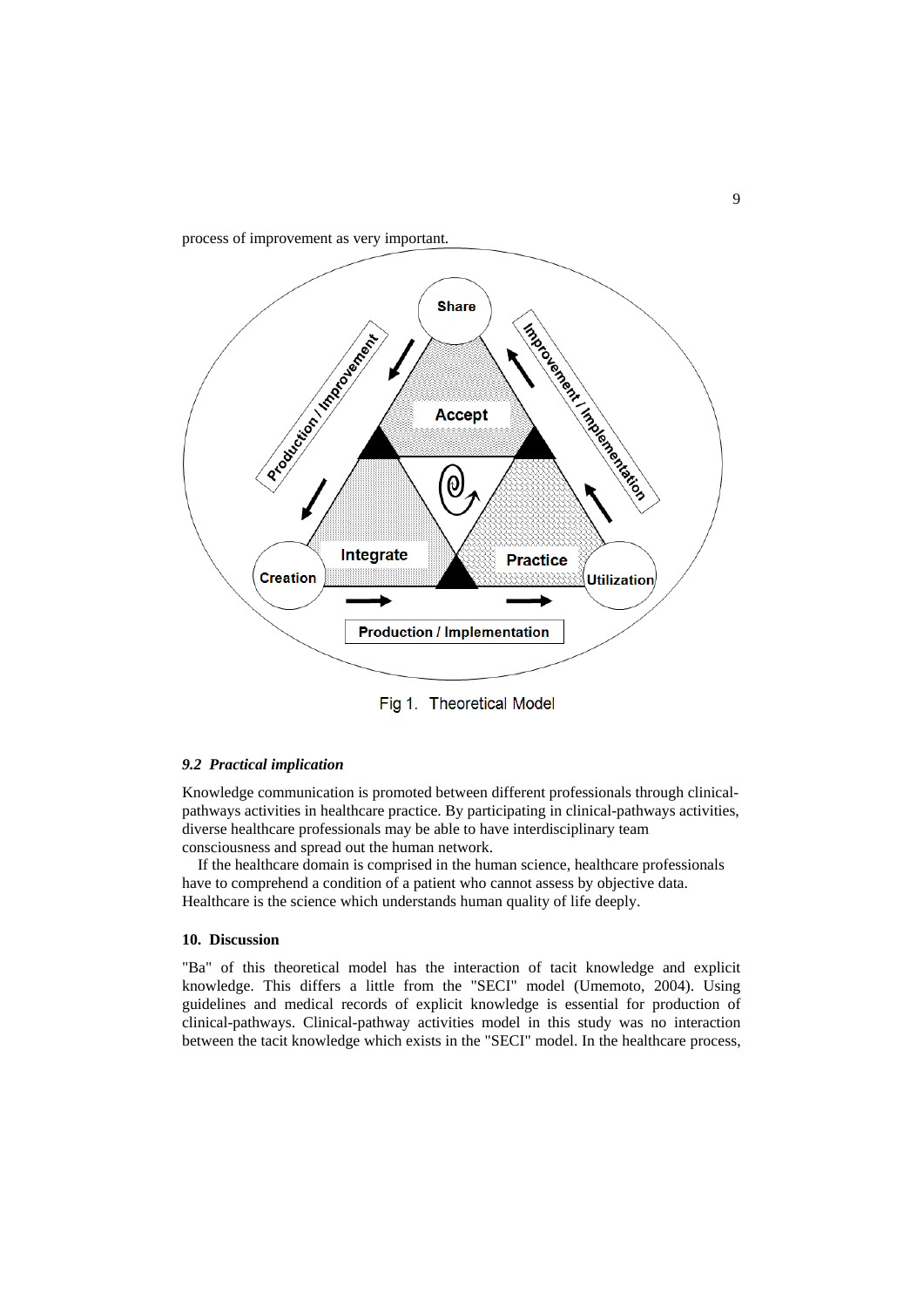it was suggested that explicit knowledge is an interface among professionals for whom formal knowledge differs.

Sharing of different knowledge is important for continuous implementation of knowledge management. Accordingly, environmental structure of "ba" which accepts different knowledge is the knowledge management director's essential responsibility. The creation of new knowledge is possible because diverse knowledge is shared (Nomura, 2002). Clinical-pathways directors were doing their best to the environmental setting which diverse knowledge expresses for setup of "outcome." Environmental setting of "ba" is required for knowledge management of clinical-pathway activities.

#### **11. Conclusion**

The theoretical model which can create new knowledge continuously was built from case studies of the two hospitals. Clinical-pathways express clearly that tacit knowledge is a part of the healthcare processes. Therefore, knowledge processes are included in clinical-pathways. "Ba" of this knowledge process consists of "Accept", "Integrate", and "Practice." Each "ba" is carrying out the interaction of different knowledge. These "ba" are organizational knowledge creation models connected spirally. However, if the process of improvement does not exist in clinical pathways, this model does not function. In addition, promotion of the knowledge communication between healthcare professionals by clinical-pathways activities is important for excellent healthcare management.

In future study, we will create a system to observe the process of knowledge sharing. We plan to produce a system that supports clinical-pathway activities.

#### **References**

- Bose, R (2003). Knowledge Management-enabled Health Care Management Systems: Capabilities, Infrastructure, and Decision-support, *Expert systems with Applications*, 24, 59-71.
- Campbell, H, R Hotchkiss and N Bradshaw (1998). Integrated Care Pathways, *British Medical Journal*, 316, 133-137.
- Cardoen, B and E Demenlemeewster (2008). Capacity of Clinical Pathways: A Strategic Multi-level Evaluation Tool, *Journal of Med Syst*, 32, pp. 443-452.
- Coffey, R, J Richards and C Remmert (2005). An Introduction to Critical Paths, *Quality Management in Health Care*, 14, 46-55.
- Etienne, W and S William (2000). Communities of Practice. The Organizational Frontier, *Harv Bus Rev*, R001100, 1-20.
- Every, N., R Becker and S Kopecky (2000). Critical Pathways A Review, *Circulation*, 101, 461-465.
- Hurwitz, B (1994). Clinical Guidelines: Proliferation and Medicolegal Significance, Quality in Health care, 3, 37-44.
- Kitchiner, D, C Davidson and P Bundred (1996). Integrated Care Pathways: Effective tools for continuous evaluation of clinical practice, *Journal of Evaluation in Clinical Practice*, 2, 65-69.

#### 10

Kwan, J and P Sandercock (2003). In-Hospital Care Pathways for Stroke: A Cochrane